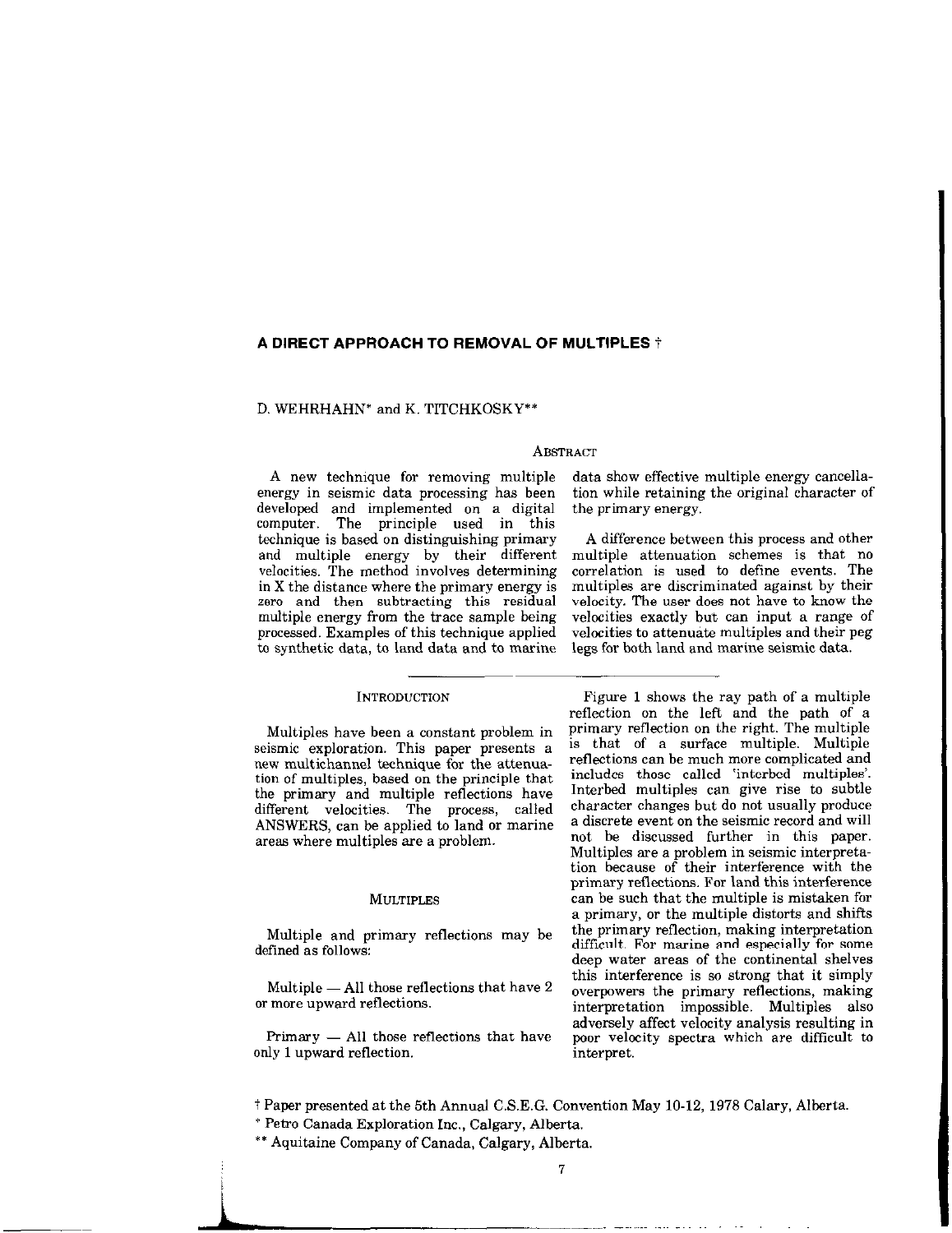

Fig. 1. Definition of Multiple and Primary Reflections.

Multiple interference makes mapping and evaluation of a prospect difficult and can lead to expensive seismic failures, Below are listed some techniques for recognizing multiples.

- 1) Synthetic Seismograms and stratigraphic modelling with and without multiples.
- 
- 3) Retrocorrelation
- Anomalous Terrer (ueep events have Columbia and Rainbow areas.<br>ing twice the dip).
- 5) Event repetition on a seismic record
- 6) General poor quality and variable amplitude and frequency. Of course this does not mean that good looking records are free of multiples.
- 7) Velocity Analysis. The multiple has a different velocity than the primary reflections.
- 8) Stacks at Multiple Velocities. These are stacks with NM0 corrections to enhance the multiple reflection.

Knowing that multiples are present is half the battle. The other half is to apply techniques or processes ta remove them. Various techniques for multiple attenuation have been used by oil companies and processing centers including ANSWERS, processing centers including ANSWERS, difference in moveout between the primary DEWATER, RAMS, WIPER, SUPERSTACK and multiple as does CDP stacking. and CDP STACK. The SUPERSTACK algorithm was given at the 1977 SEG meeting In Figure 3 shows a typical marine multiple in Calgary by Naess. SUPERSTACK and problem. This type of multiple reflection ANSWERS are similar in that neither uses occurs in areas like off-shore Labrador with correlation to define events as do many of the water depths of 1.5 seconds. The path of the

DEFINITIONS processes listed above. SUPERSTACK uses a statistical approach while ANSWERS uses a deterministic approach. It should be noted that CDP stacking is still the most widely used technique for multiple attenuation for both land and marine data.

> Figure 2, shows one type of multiple reflection. This type is common in the North East British Columbia and Rainbow areas. The surface or base of weathering is a good reflector producing a fairly severe multiple problem.



4) Anomalous relief (deep events hav-<br>
Columbia ad Reithermanne

In Figure 2 shows the multiple whose path is, Mississippian at .4 seconds, to surface then to the Wabamum at .6 seconds producing a multiple at 1.0 second. In this model the multiple results from 2 upward reflections from 2 different layers. Seismic record on the right side of Figure 2, shows the multiple reflection interfering with the Slave Point Reflection. The Slave Point overlays the producing zone. It is important therefore to eliminate the multiple so that the Slave Point event can be mapped correctly. Also as can be seen the multiple reflection on the seismic record has a slower velocity. That is, it has more moveout than the Slave Point primary reflection.

It will be seen that ANSWERS exploits the

8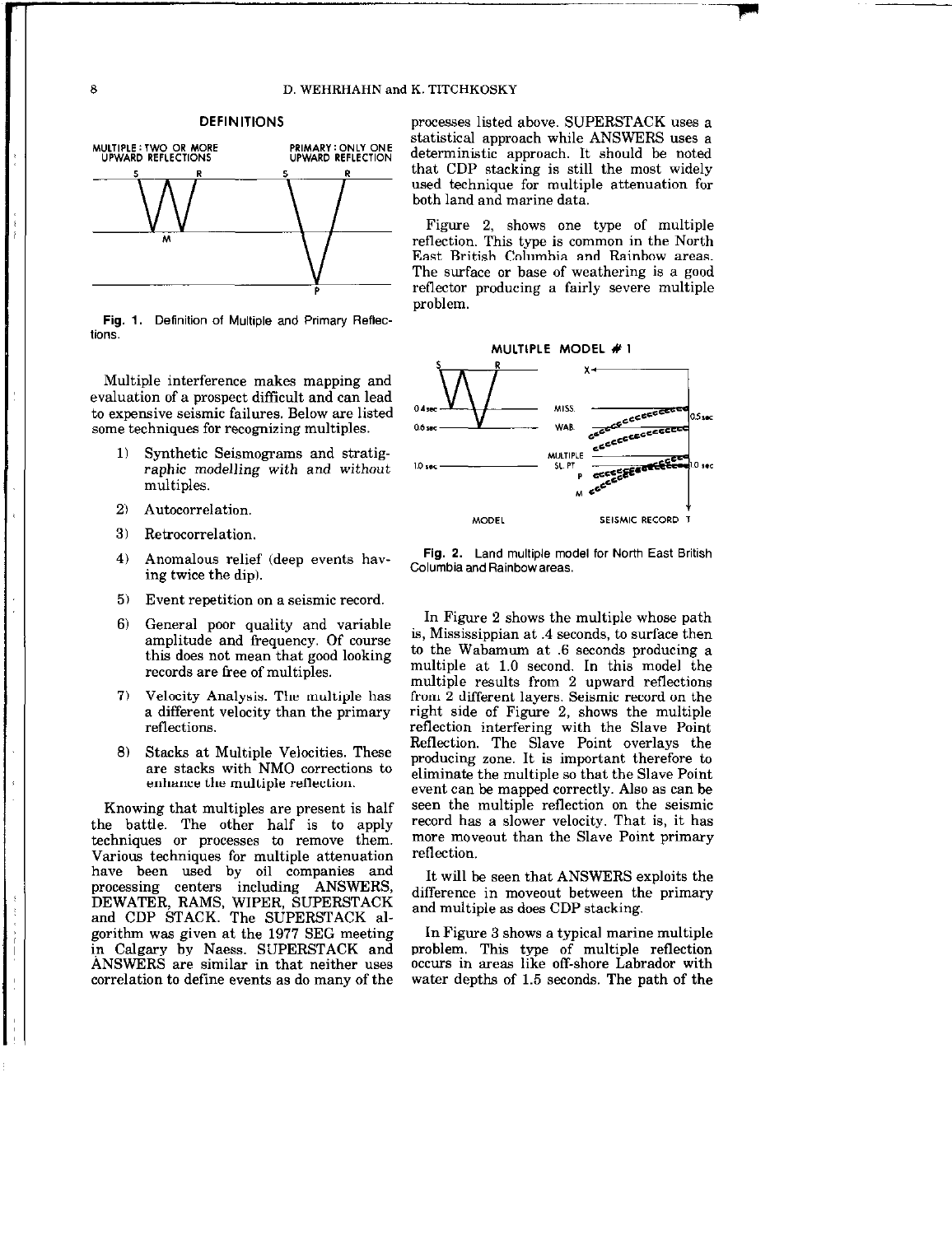



multiple is an upward reflection from the water bottom at 1.5 seconds and then another upward reflection from the same water bottom at 1.5 seconds producing a multiple reflection at 3.0 seconds. The seismic record, shown on the right side of Figure 3, depicts the primary reflection at 3.0 seconds and the multiple reflection just before 3.0 seconds. These long period multiples are quite energetic, since hard water bottoms are excellent reflectors of energy, the surface of the water is almost a perfect reflector (with a reflection coefficient of -1) and there is little attenuation of the energy in the water layer.

This type of multiple reflection is much stronger than a primary reflection occurring at the same time. In this case CDP stacking breaks down and is ineffective in cancelling the multiple by itself. In Figure 3 the multiple is depicted as equal to the amplitude of the primary. In real data cases the deep water bottom multiple can be 10 to 20 times the amplitude of a primary reflection at the same time. It is the case that ANSWERS can handle this for as we shall see it uses the multiple on a near adjacent trace to cancel the multiple on the trace being processed.

#### ANSWERS TECHNIQUE

The technique directly transforms a set of samples in X which contain both primary and multiple energy to a new set that contain only primary energy.

To describe the algorithm which works sample by sample for all traces we make two observations. First, the primary and multiple energy is additive. Second the primary and multiple reflections have different velocities.

MULTIPLE MODEL  $\neq 2$  In Figure 4 the primary energy has a frequency of 25 cps. We also suppose there is some multiple energy. The seismic trace is the additive total shown on the right in Figure 4, that is:

$$
TRACE = P + M
$$

Now before showing how the velocity or moveout differences will be exploited we make the following observation.

it crosses the time axis. At these points in Fig. 3. Marine Multiple Model. time the trace value is made up of only multiple energy as the primary is zero. It should also be noted that from a peak to zero crossing is  $\frac{1}{4}$  cycle, that is 10 ms for a frequency of 25 cps.

# MULTIPLE AND PRIMARY ENERGY IS ADDITIVE



Fig. 4. Multipleand Primary Energy is Additive.

Figure 4 shows the zeros of the primary energy as large dots. It should be noted that it is the seismic trace  $P + M$  that is recorded in the field. We wish to remove the multiple energy while retaining the character of the primary. Random noise has not been modelled, for as we shall see, the calculation of the multiple energy M is based solely on a deterministic equation involving the primary velocity Vp and the multiple velocity Vm.

We now describe the ANSWERS algorithm. Figure 5, shows a seismic record or GDP gather with multiple and primary energy recorded. The multiple reflections sweep across the record at a velocity Vm. They interfere with the primary reflection at a velocity Vp.

Consider the trace DA and the sample at time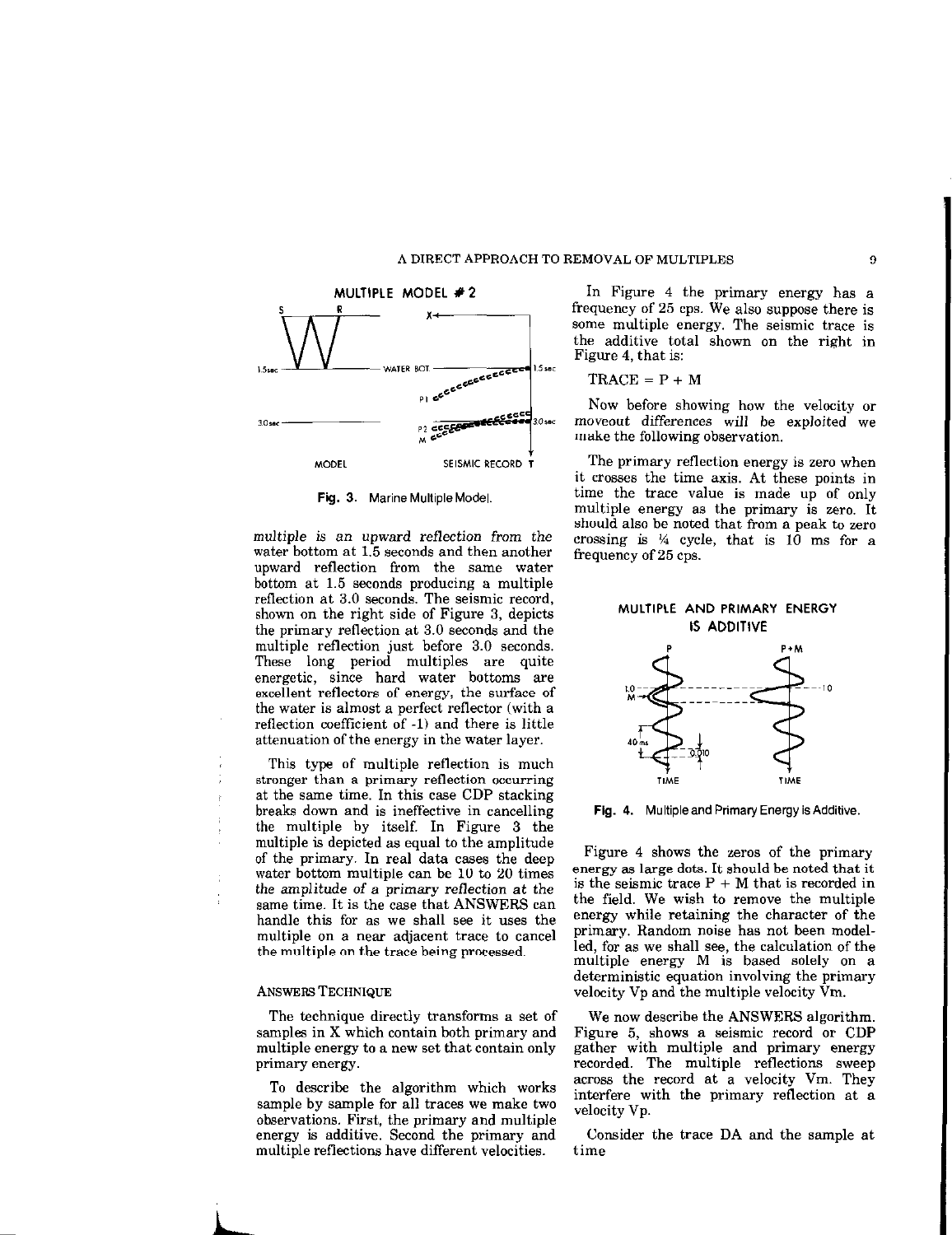#### 10 D. WEHRHAHN and K. TITCHKOSKY



Fig. 5. The ANSWERS technique.

t, this sample value is made up of a multiple part M and a primary part P. The technique is to search forward in the X direction along the multiple reflection to a near adjacent trace DN where the primary has a zero crossing, that is  $P = 0$ . The distance DN that we must move along is such that the moveout difference between multiple and primary reflection be  $\frac{1}{4}$  cycle, that is  $\frac{1}{4}$  the period of the primary frequency. The formula for DN is shown at the bottom of Figure 5. FR is the time of  $\frac{1}{4}$  cycle for the primary frequency. TO is as shown in Figure 5. The equation for DN is based solely on the NM0 equations for the multiple and primary reflections. The derivation is given in the appendix.

Having found DN we then obtain M' at DN. Now assuming that the multiple does not vary much from DA to DN which is a reasonable assumption, that is  $M' = M$ : we now subtract the M' value from  $P + M$ leaving only the primary energy at Trace DA, sample t. We then do the same for the next sample on Trace DA. When Trace DA is completely processed we start on the next trace. This continues until all traces are processed.

An interesting variation of the above algorithm is to search forward % cycle to get  $S_F = M - P$  and search back  $\frac{1}{4}$  cycle to get  $S_B = M + P$ , then  $M = (S_F + S_B)/2$ .

There are very few input parameters required for this process. In Figure 6 we list the input parameters. They are TS which is the time on trace where the multip cancellation should start, TF which is the time on the trace where the multiple

| L  |      | TS START TIME                 |
|----|------|-------------------------------|
| 2  |      | TF END TIME                   |
| З. |      | VM MULTIPLE VELOCITY          |
|    | 4 VP | PRIMARY VELOCITY              |
|    |      | 5. FR VA CYCLE TIME           |
|    |      | Fig. 6. User input parameters |

cancellation is to finish, and Vm is the multiple velocities to remove. The process does not require the multiple velocity to be uniquely specified but a range can be given, for example,  $4800'/sec$ . to  $5000'/sec$ . Vp is the primary velocity function and this should be a best estimate but does not require the accuracy of the NMO velocity.  $\overline{FR}$  is  $\frac{1}{4}$  the cycle time of the primary reflection.

### SYNTHETIC EXAMPLES

In Figure 7, shows a seismic record or CDP gather of 24 traces. The trace spacing is 100 metres. There are 2 primary reflections Pl and P2 at a velocity of  $2100m/s$ . Reflection P2 has the polarity opposite to Pl. There are 2 multiple reflections Ml and MZ cutting across the primaries at the velocity of water 150Omisec. In fact Ml cuts across both Pl and P2.



Fig. 7. Marine Synthetic Seismic Record BEFORE ANSWERS,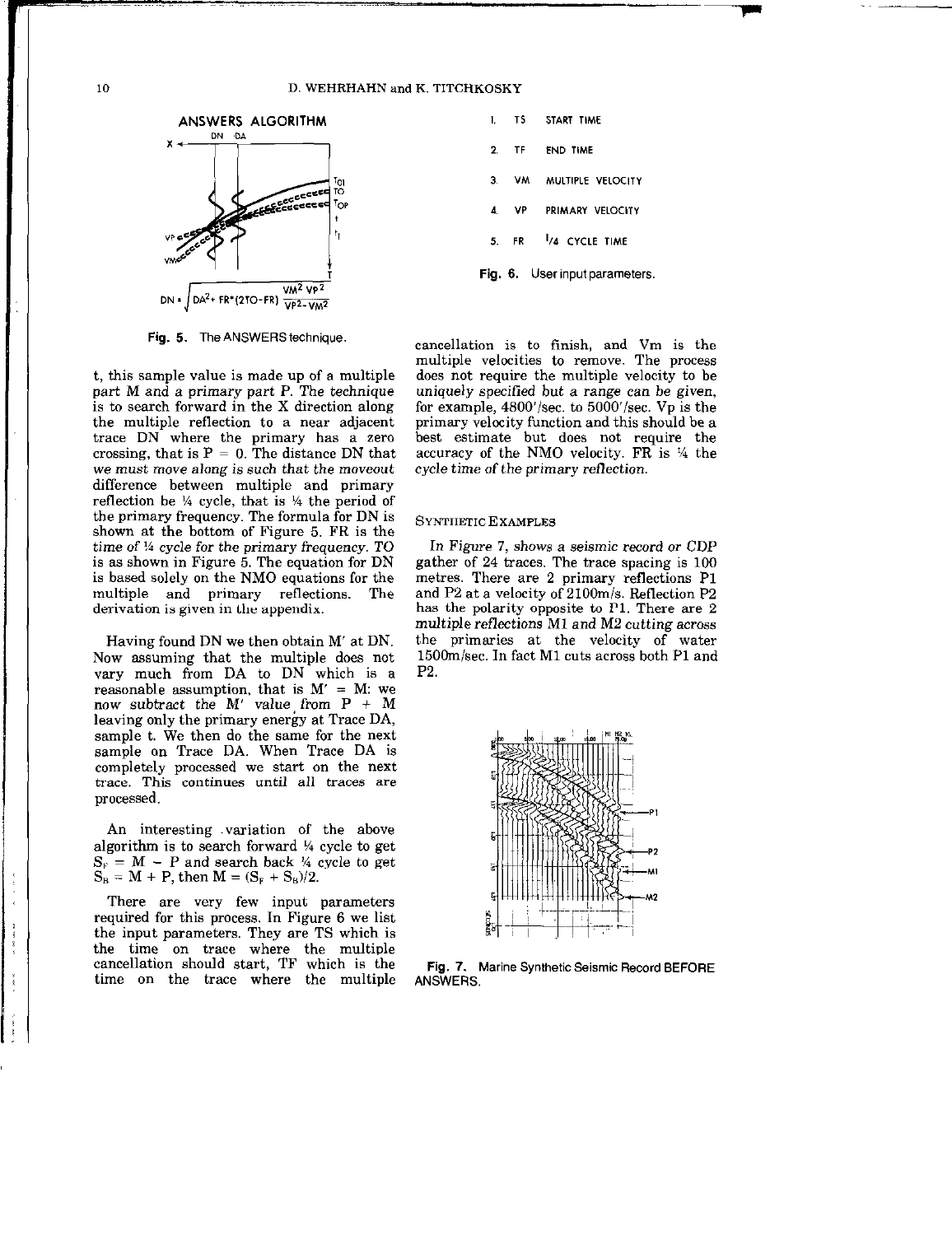### A DIRECT APPROACH TO REMOVAL OF MULTIPLES 11

primary reflections without distortion. The energy was taken equal to the primar Klauder Wavelet. Hz Ricker Wavelet.

 $\frac{1}{2}$ m  $\frac{1}{200}$  7/4.85 KL

Fig. 6. Marine Synthetic Seismic Record AFTER ANSWERS.

A synthetic example which is representative of land multiple problem is presented in Figure 9, which shows a seismic record of 24 traces with a primary reflection Pl, a multiple reflection Ml, and some noise. Its a bit difficult to see the primary reflection but those geophysicists accustomed to working with poor land data will have no trouble. The trace spacing is 220' and the primary velocity



In Figure 8, shows the 24 traces after is  $11000'/s$  and the multiple velocity is ANSWERS. As can be seen the multiple 8000'/s. The multiple was taken to be 2.5 energy has been removed while retaining the times the size of the primary. The noise primary reflections without distortion. The energy was taken equal to the primary wavelet used in these synthetics was a energy. The wavelet in this example is a 30



Fig. 10. Land Synthetic Seismic Record - AFTER ANSWERS.

Figure 10 shows the 24 traces after ANSWERS. The multiple has been eliminated while the primary is retained. The noise of course remains and it will be left to CDP stacking of the data to improve the S/N ratio. This multiple was cancelled using a multiple velocity range of 7800 - 8200'/s.

## ACTUAL DATA EXAMPLES

Examples of ANSWERS applications to actual field data are given below. First example consists of some 6 fold land data from the Rainbow area.

Comparison of the velocity analysis at SP 813 for a line in the Rainbow area is shown in Figure 11. On the left side we have the analysis before ANSWERS. The vertical scale is in time varying from 100ms. to 2000ms. The horizontal scale is in velocity varying from 7000'/s to 13000'/s. On the right side we have the same velocity analysis run with identical parameters except done after multiple velocities  $7800'/s$  -  $8200'/s$ .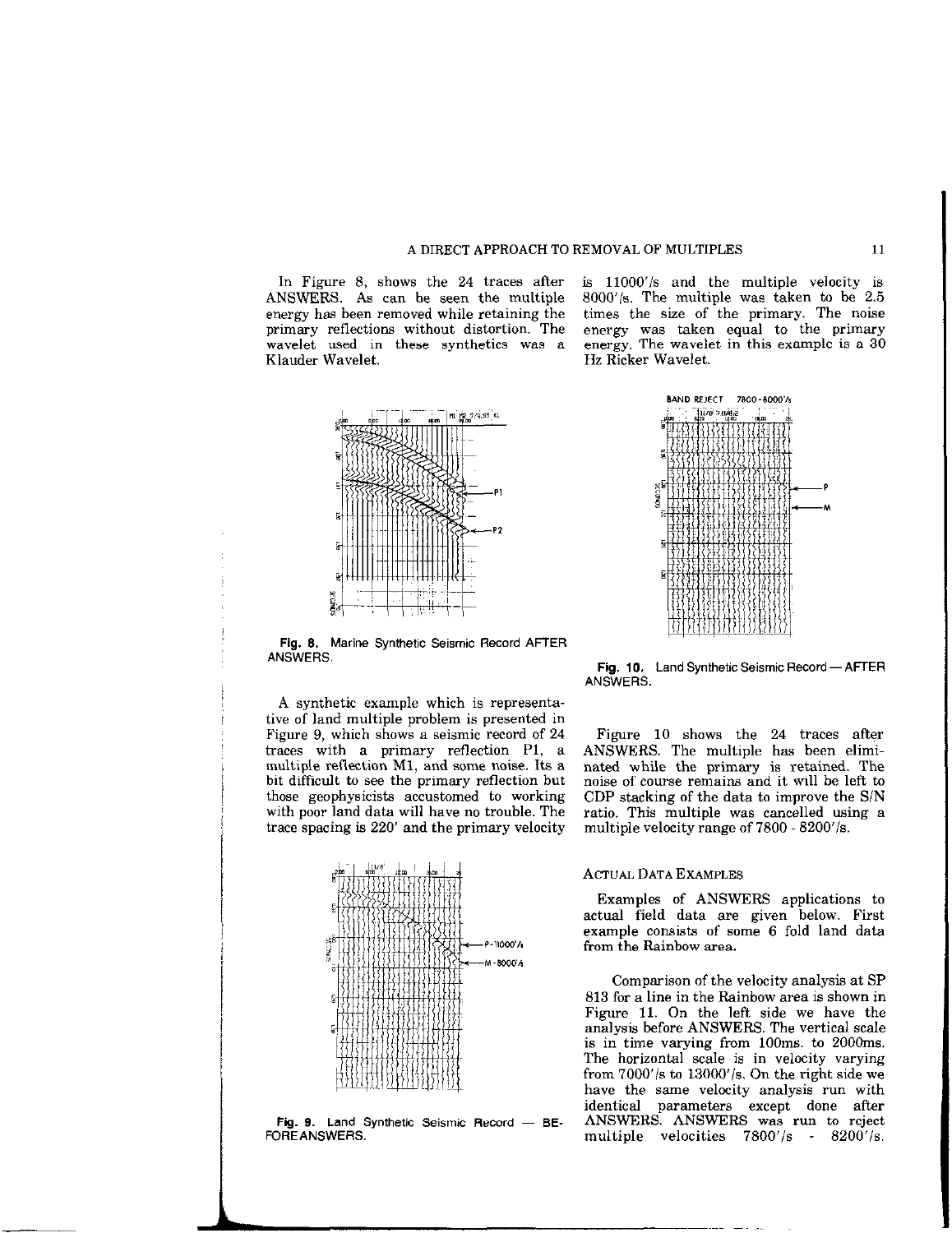#### D. WEHRHAHN and K. TITCHKOSKY



Fig. 11. Rainbow Velocity Analysis - Before and After ANSWERS.

Superimposed on both velocity spectra is the velocity curve of a well drilled on the seismic line through the reef. In this case ANSWERS is applied to a single dip optimized gather at the velocity analysis point and takes very little computer time. The Rainbow field is a fairly old oil field but as demonstrated by Pembina one can find more oil in old fields using new techniques in seismic exploration.

The significant problem in this area is caused by the MISSISSIPPIAN-WABA multiple. This multiple occurs at about 1.0 second and interferes with the Slave Point reflection which overlays the Keg River Reefs. On the BEFORE spectra the multiples are clearly visible at .7, .8 and .9 sec. Also the MISS-WAB multiple manifests itselfs at 1.0 second as a long tail reaching toward the lower velocities.

On the AFTER ANSWERS spectra the multiples at .7, .8 and .9 have been removed. Further, a primary reflection pick is now clearly visible at .7 seconds. This pick also agrees with the well velocity curve. Also the semblance of the pick at .9 seconds is much higher, and the tail at 1.0 seconds which corresponded to the multiple at the Slave Point has also been removed. The importance of applying ANSWERS to enhance velocity analysis cannot be over emphasized. It can improve CDP stacking to such an extent that applying ANSWERS to the entire line is no longer necessary. In this case we did apply ANSWERS to the entire line.

Figure 12, shows the stack sections Before ANSWERS. In Figure 13, we show the stack section After ANSWERS. Both sections were stacked using the well velocity curve shown in Figure 11. The ANSWERS process was applied directly to the 24 trace 100% shotpoints.



Fig. 12. Rainbow Stacked Section-BEFORE ANSWERS.



Fig. 13. Rainbow Stacked Section - AFTER ANSWERS.

The ANSWRS stack shows improved reflections in the critical zone of 1.0 - 1.3 seconds for the entire line. This is especially true of the Black Creek salt reflection

12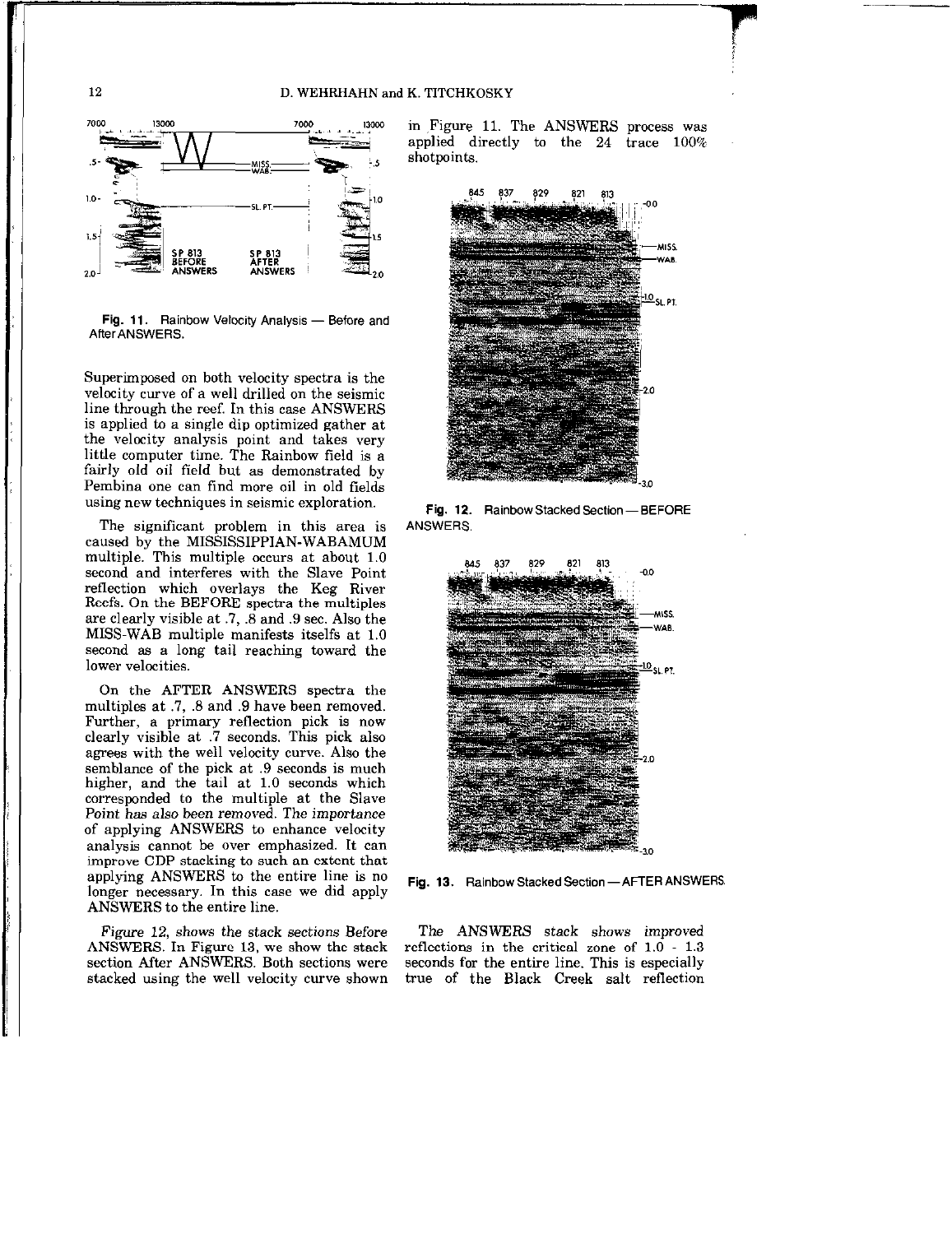#### A DIRECT APPROACH TO REMOVAL OF MULTIPLES 13

beginning at 1170 ms at SP 813 and going right up to the reef at SP 829 at 1210 ms. Also the Slave Point reflection above the reef at 1060 ms from SP 829 to SP 851 is more consistent on the ANSWERS stack. This is also true of the Slave Point reflection off reef (SP 813.829) dipping from 1060 to 1080 ms. The interpretation of this line would probably be the same whether the ANSWERS stack was used or not. It must be noted however that this line was shot using a spread specially designed for the MISS-WAB multiple at the Slave Point level. It is for this reason the stack is quite effective even without ANSWERS. Of course, not all seismic data was recorded with the specially designed spread and here the ANSWERS stack should show considerable improvement over the stack without ANSWERS. Further, ANSWERS could be effectively applied to remove multiples from old seismic data shot single fold. In this way a prospect may be evaluated using old seismic data to bring out primary reflections that were previously buried in multiple reflections. In the Rainbow example, we also suggest that measurements of transit time from Slave Point to Red Beds at 1280 ms to estimate porosity of the reef ~611 be more accurate on the ANSWERS stack.

We now discuss an example of applying ANSWERS to marine data to cancel water bottom multiples and their peg-legs. This example is taken from Offshore Labrador and was recorded 48 fold with a trace spacing of 100 meters.

In Figure 14, we show one 48 fold CDP gather before and after ANSWERS.

This is CDP 53 on the line and the water bottom is at 1.5 seconds here. This amounts to a water depth of 3500 feet or about 1000 meters at this east end of the line. This line runs east to west and the water depth decreases as we go west toward the shore. The first water bottom multiple is quite strong and occurs at 2.950 seconds, followed by strong peg-legs.

The right side of Figure 14, shows the same CDP after the multiple removal process was applied to it. The multiple velocity band rejected for this CDP gather was from  $4500'/s$ - 4900'/s. As can be seen, the water bottom multiple has been effectively attenuated.



Fig. 14. Offshore Labrador 48 fold CDP Gathers-Deep Water.

Also, the peg-legs immediately following the multiple reflection at 2.950 have also been attenuated.

To further demonstrate the effectiveness of this multiple removal technique we did a velocity analysis. In Figure 15, we compare the velocity analysis at this CDP before and after ANSWERS. The water bottom multiple is clearly visible at 2.9 seconds. In fact after the multiple reflection at 2.9 sec. there appears to be very little primary reflection. On the right side of Figure 15, we show the velocity analysis obtained with identical parameters except the multiple removal process was applied before velocity analysis was done. The multiple at 2.9 seconds has been effectively removed. Further primary energy is now clearly visible at  $3.3s$   $(7400'/s)$ and at  $3.8$  sec.  $(8100'/s)$ . We now apply ANSWERS to the West end of this seismic line where the water depth is less.

Figure 16 shows CDP 644 Before and After ANSWERS. This 48 fold CDP gather is from near the West end of the line. Here the water depth is 1650' or 500 meters. The water bottom reflection is at .65 seconds for this CDP. One can clearly observe the strong water bottom multiples, Ml at 1.3, M2 at 1.9 and M3 at 2.5 seconds on the gather before ANSWERS on the left side of Figure 16. One also observes a primary reflection at 1.7 seconds situated between the multiples Ml and M2.

iS.

l----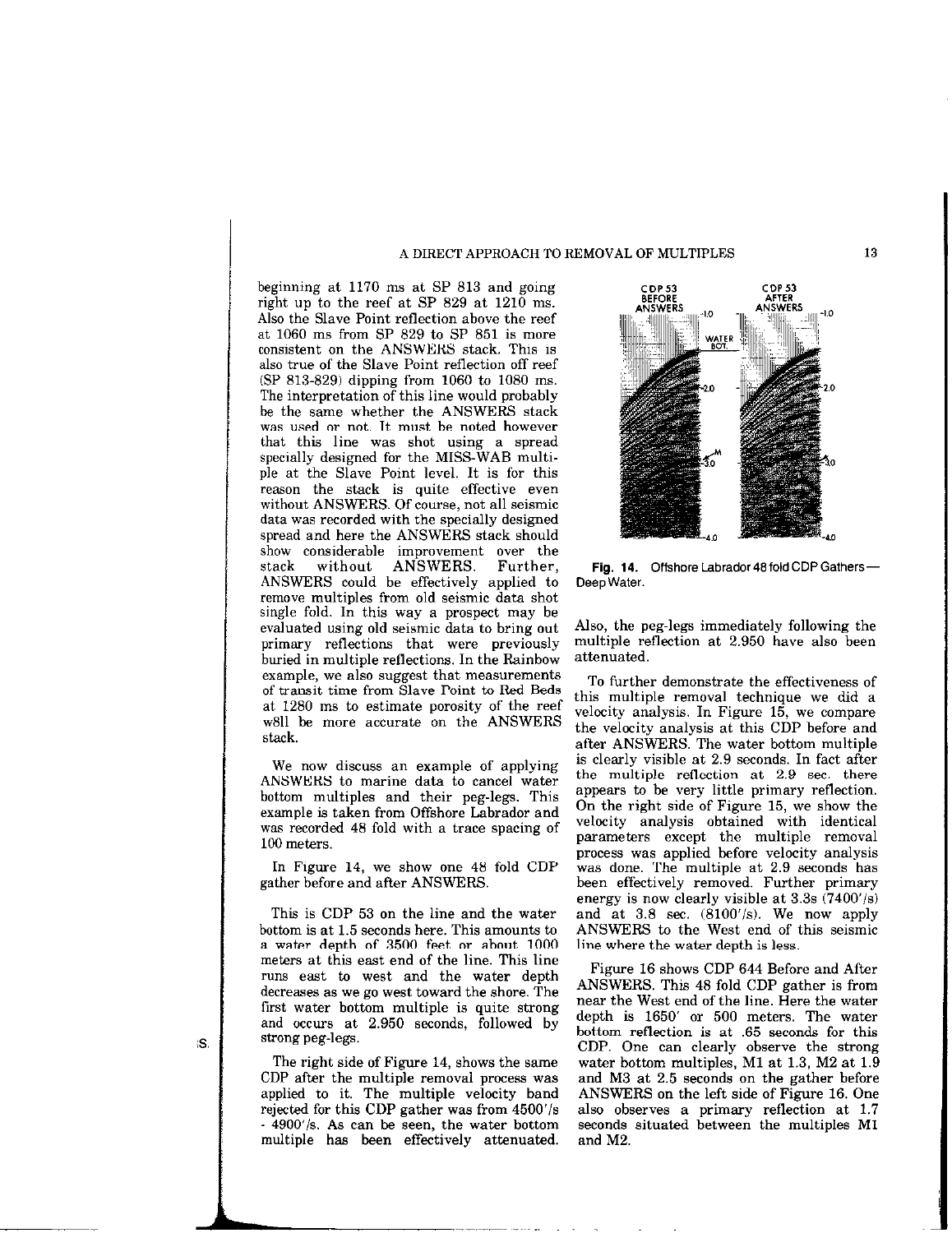

Fig. 15. Offshore Labrador Velocity Analysis-Deep Water.

On the right side of Figure 16, same CDP is shown after the multiple removal process was applied to it. The band of velocities rejected were from  $4800'/s$  to  $5000'/s$ . The 3 water bounce multiples Ml, M2 and M3 have been



Fig. 16. Offshore Labrador 48 fold Gathers-Shallow Water.

effectively attenuated. The primary reflection at 1.7 seconds and the less obvious primary reflection at 1.4 seconds remain.

D.

:1.

أنعشأ

In Figure 17, we compare the velocity analysis at this CDP with and without ANSWERS. The left side of Figure 18 shows the velocity analysis without ANSWERS. The water bottom multiples at 1.3, 1.9 and 2.5 seconds with velocities of about 4800'/s are clearly visible. Further one observes a primary reflection at 1.2 seconds but its semblance is only average. The right side of Figure 17 shows the velocity analysis done with exactly the same parameters except that velocity analysis was done after ANSWERS.

For this analysis the water bottom multiples at 1.3, 1.9 and 2.5 seconds are clearly removed. Further, the semblance of the primary reflection at 1.2 seconds is greatly improved, and a new primary reflection is now clearly pickable at 1.4 seconds. In the analysis without ANSWERS the water bottom multiple at 1.3 seconds was so over-powering that the primary reflection at 1.4 seconds did not come through.

14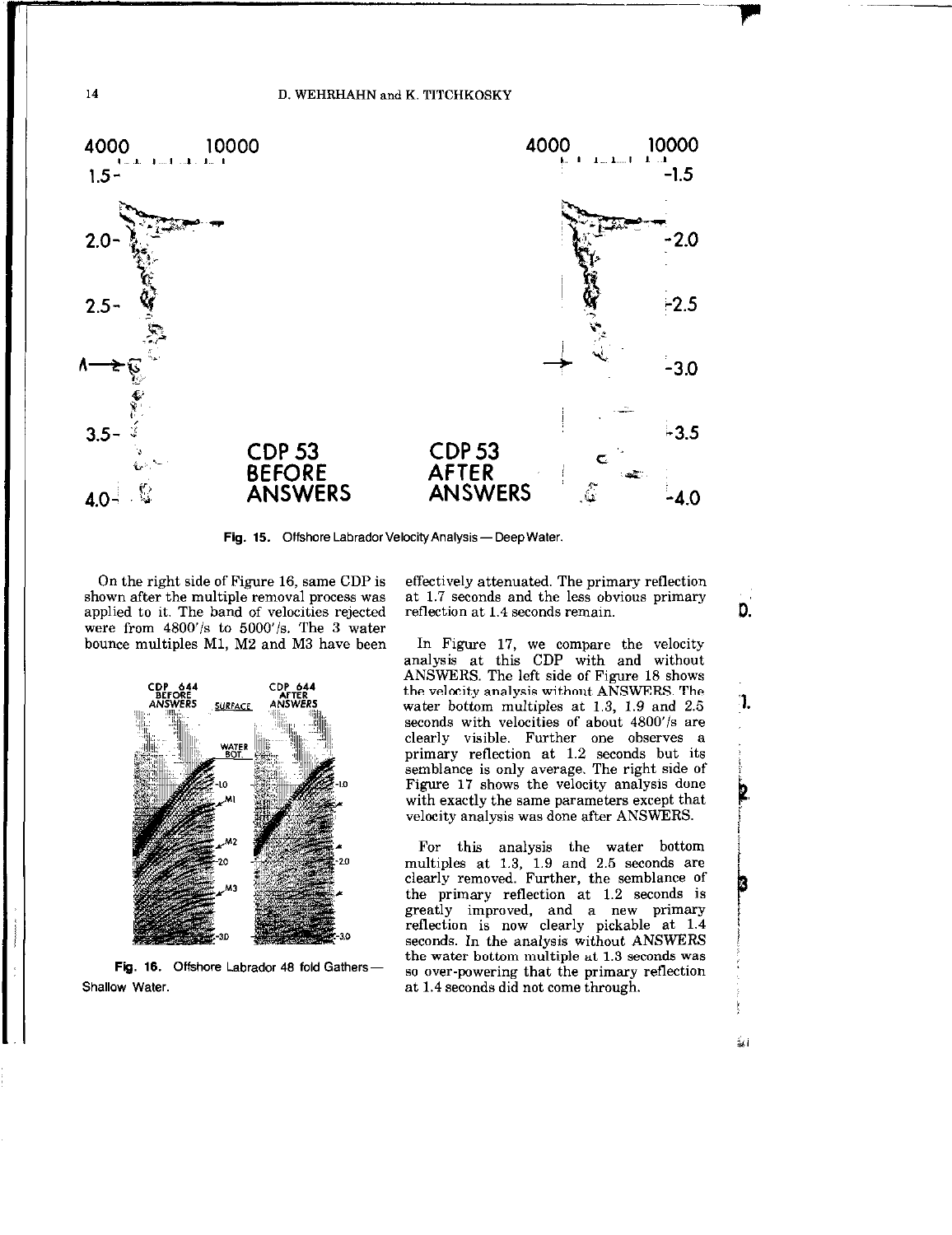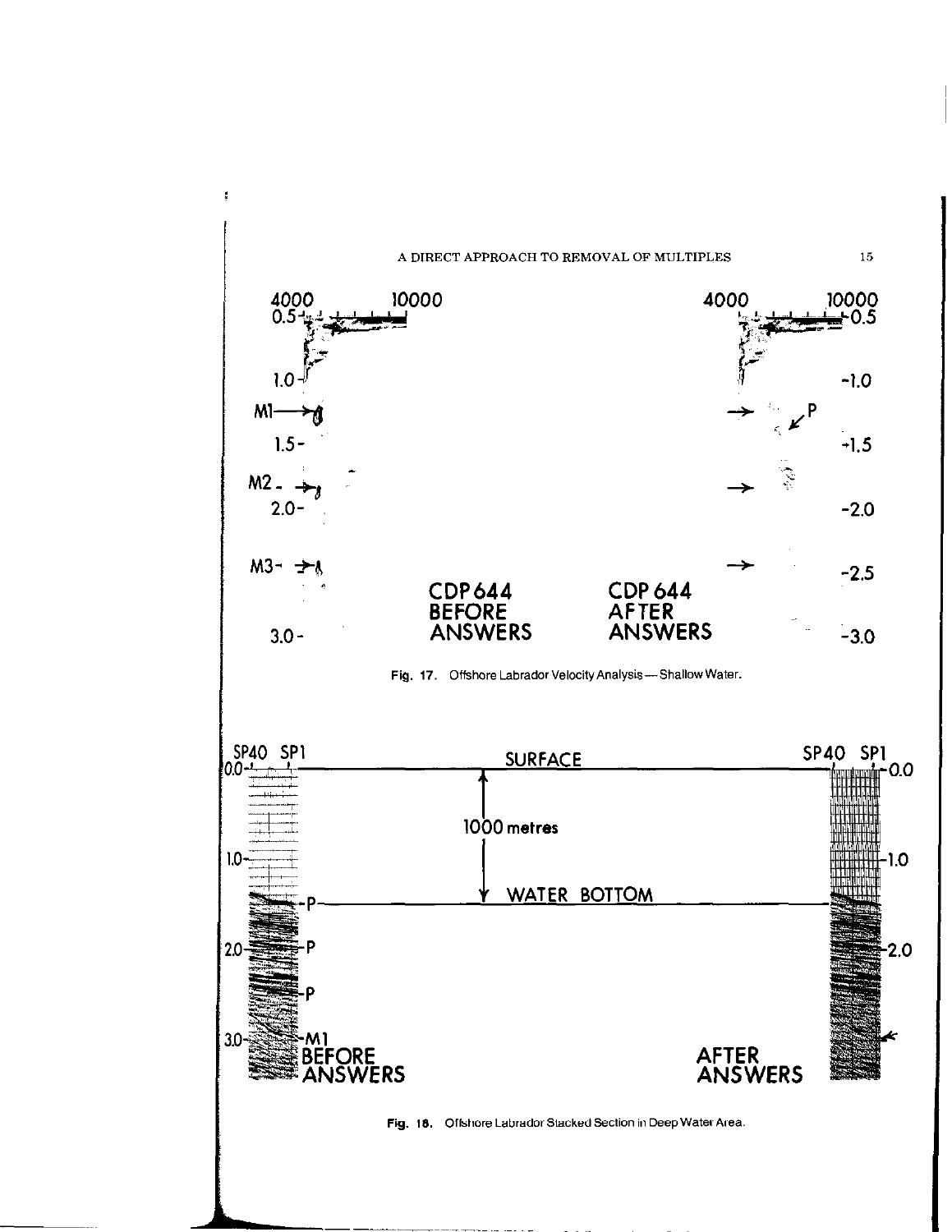The final example is to compare the actual stack section Before and After ANSWERS.

-. - ~.

In Figure 18, shows a portion of the stack section in the deep water region with and without ANSWERS. The left side of Figure 18 shows the 48 fold stack section before ANSWERS. One can see the water bottom multiple snaking across the section at 2.9 seconds. Additional peg-legs below this multiple reflection at 2.9 seconds are also visible.

The right side of Figure 18 shows the 48 fold stack section with ANSWERS. All other processing parameters were identical. The mutliple attenuation or dereverberation is not perfect in that some multiple remains at about SP 20 where there is a curved depression in the water bottom.

is not serious as it is not interfering with any section of the offshore Labrador line before visible primary reflections. This is not the ANSWERS and Figure 21, shows this same visible primary reflections. This is not the ANSWERS and Figure 21, shows this same case at the West end of the line where we section after ANSWERS. As can be seen the have only about 1650' or 500 meters of water. multiples have been substantially removed have only about 1650' or 500 meters of water.

Figure 19, shows a portion of the stack section in the shallow water portion. On the left side of Figure 19 we show the 48 fold stack section before ANSWERS. One can see the water bottom multiples cutting across at 1.3 and 1.9 seconds. This is quite serious as they are interfering with the primary reflections. This interference will make interpretation and mapping these primary reflections difficult.

On the right side of Figure 19 we show the same stacked portion with ANSWERS applied before stacking. The water bottom multiples at 1.3 and 1.9 seconds have been removed while the primary reflections retain their original character. It should be noted that the sequence of processing was DMX - SORT -ANSWERS - DECONVOLUTION - NMO -STACK - FILTER.

At this end of the line the multiple problem In Figure 20, we show the entire stack not serious as it is not interfering with any section of the offshore Labrador line before

Ě.



Fig. 19. Offshore Labrador Stacked Section in Shallow Water Area.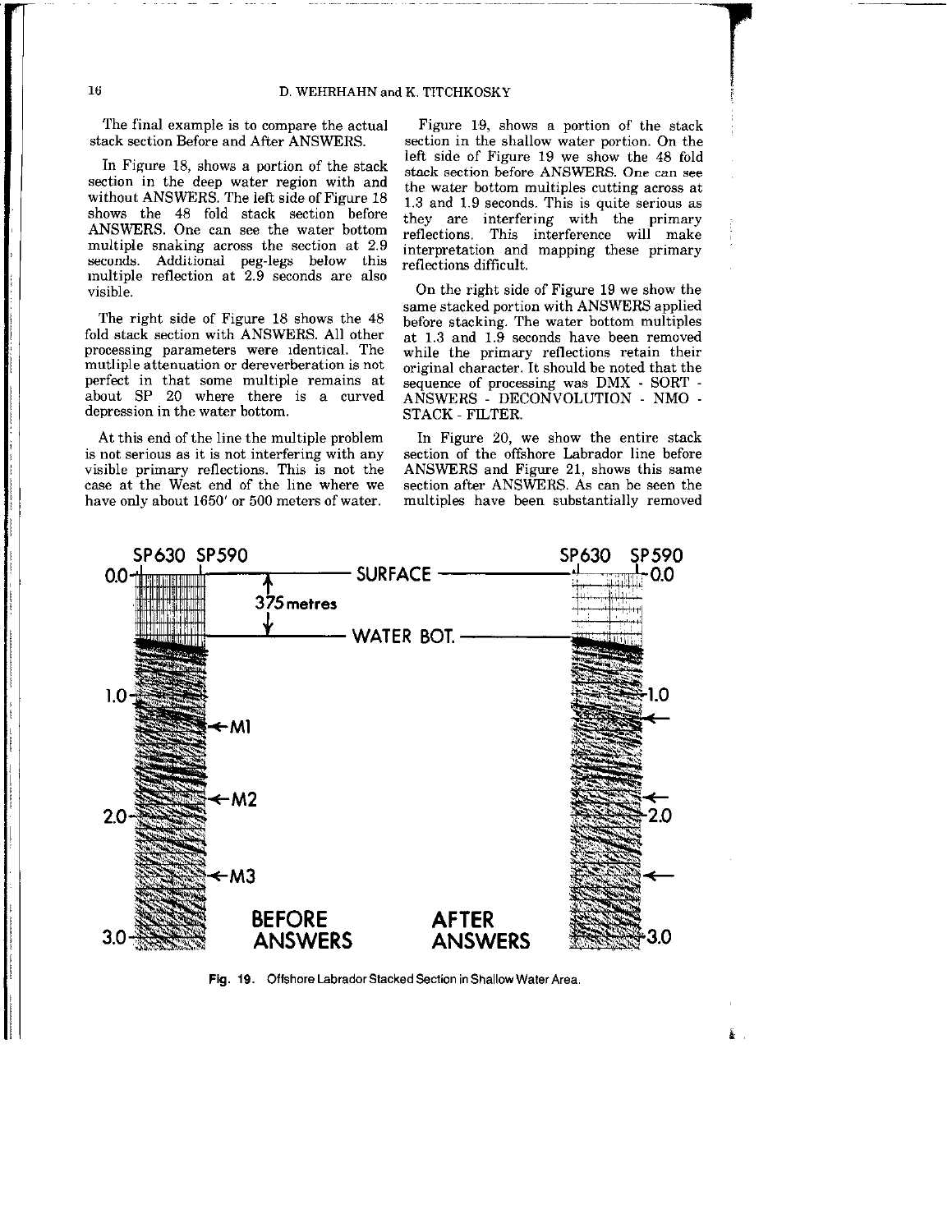

Fig. 21. Offshore Labrador Entire Stacked Section-AFTER ANSWERS.

The final example (Figure  $22$ ) shows a right side from the point on the line where

--

making mapping of the primary reflections the Mesozoic and Paleozoic sections meet.<br>
Figure 23, shows this stack with ANSWERS Figure 23, shows this stack with ANSWERS processing. There is considerable improve-<br>ment with the severe multiples mostly stack section from the offshore Arctic islands. removed on the right side of the section. The The multiples are extremely strong on the primary reflections on the left side of the primary reflections on the left side of the section show improved continuity.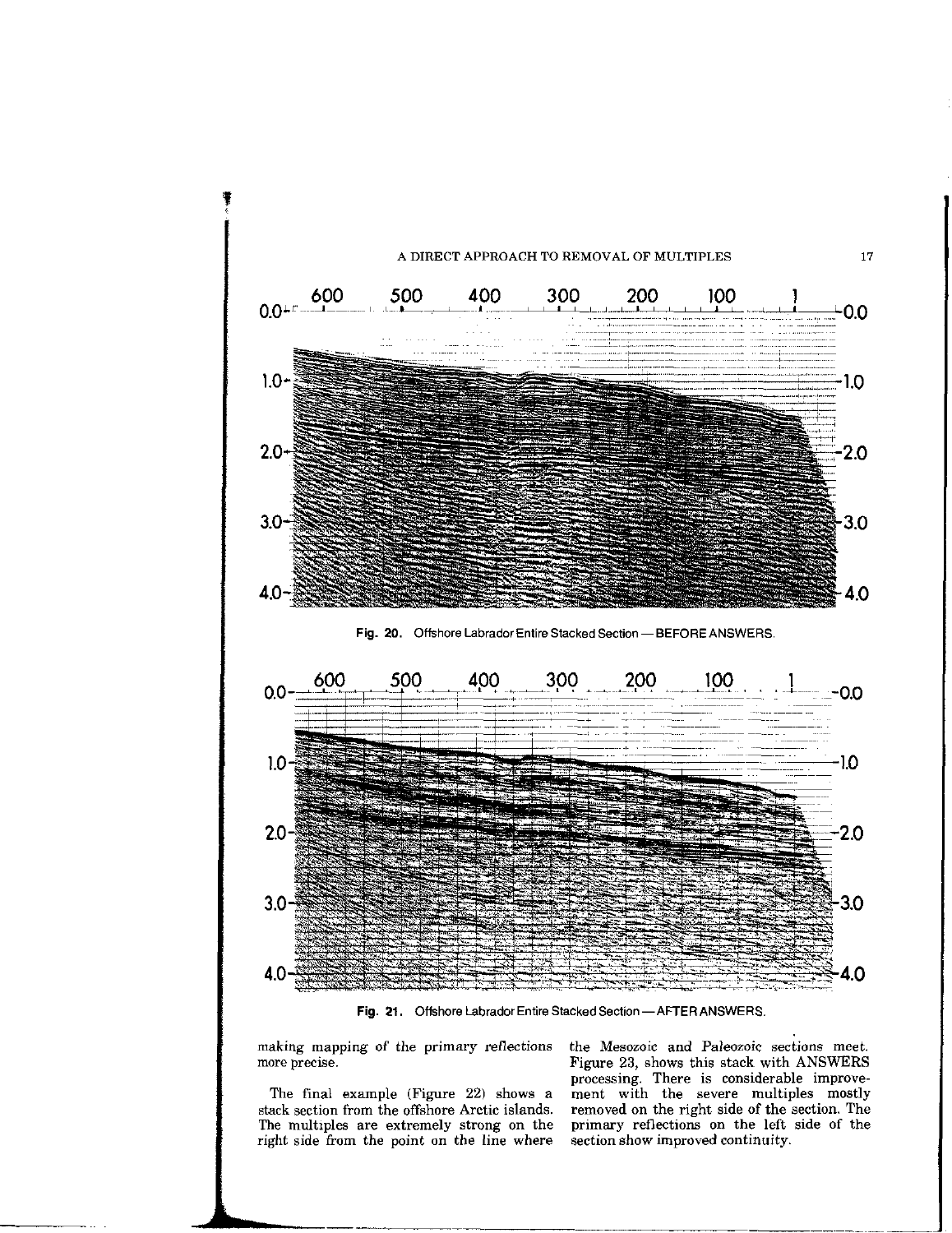

Fig. 22. Arctic Islands 12 Fold Stacked Section - BEFORE ANSWERS.



Fig. 23. Arctic Islands 12 Fold Stacked Section - AFTER ANSWERS.

Í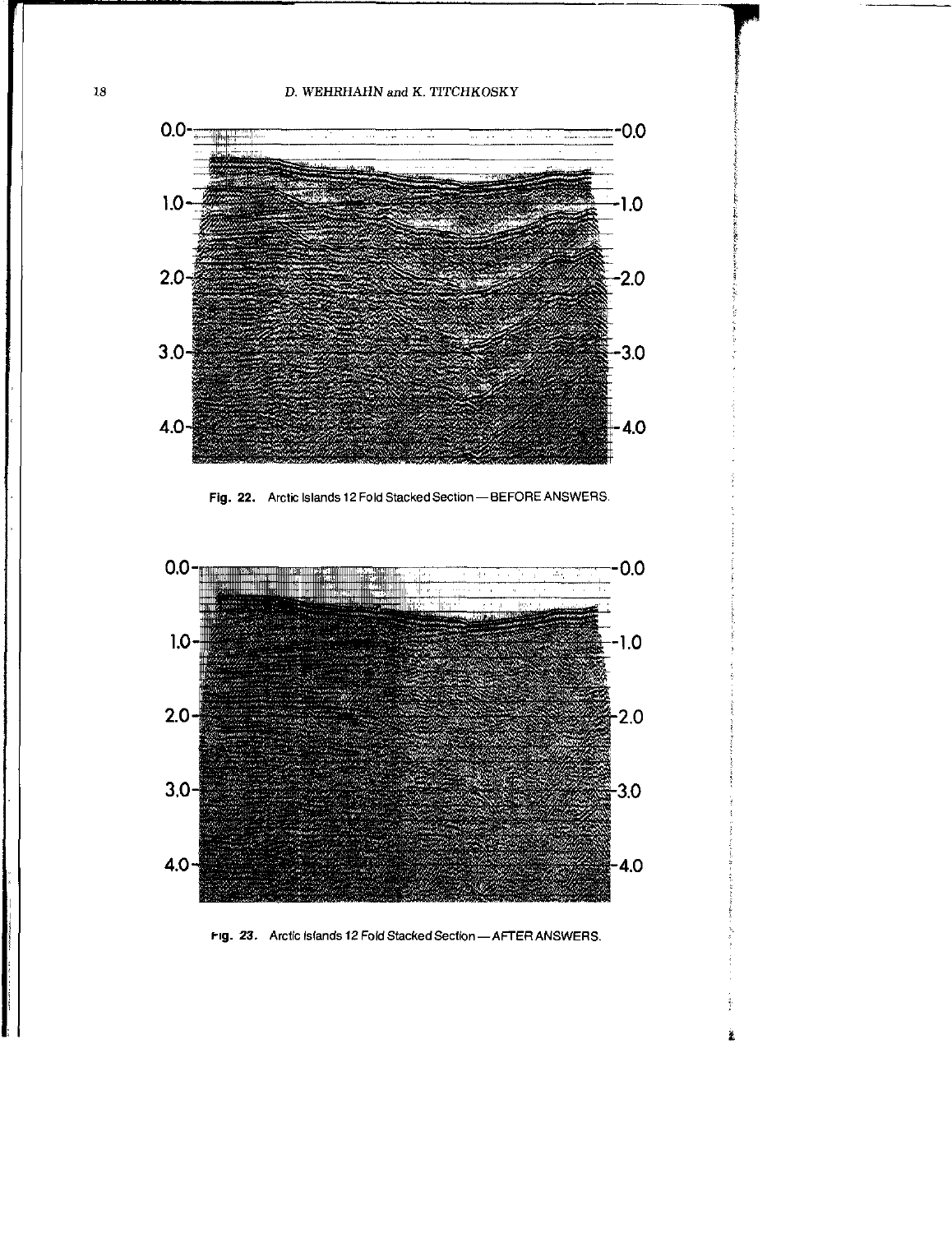# A DIRECT APPROACH TO REMOVAL OF MULTIPLES 19

The characteristics of the ANSWERS multiple removal process are summarized below:

- 1) It removes the multiples at the user specified velocities. The exact velocity of the multiple does not have to be specified. Only a range of velocities that includes the multiple to be removed is required to be given by the user.
- 2) Primary reflections are not attenuated and retain their character.
- 3) The process is not effected by random noise.
- 4) No correlation is used to define events
- 5) It applies to land multiples and to marine multiples which are so strong at times that even CDP stacking breaks down.
- 6) It is like CDP stacking in that it exploits the moveout differences of the primary and multiple reflections but the data is not stacked in ANSWERS.
- 7) It improves velocity analysis, by diminishing the multiples.
- 8) It makes CDP stacking more effective and CDP stacking is still the most powerful and widely used technique today. CDP stacking is more effective because of improved velocity analysis and the multiple energy is considerably attenuated before stack.
- 9) It applies to old seismic data as well as to the most recently recorded data. In fact it could be applied to pre-tape single fold data to cancel multiples to evaluate prospects at a considerable saving of exploration dollars.
- 10) It runs on an IBM  $360/44$  at about 1 minute per record (24 traces). This is with no optimization and no utilization of the array processor.

# **CONCLUSION**

presented here can be applied to both land

and marine data. The process removes multiples which have been a constant problem in seismic exploration. This results in improved velocity analysis and improved stacking allowing improved mapping and evaluation of a prospect. The ANSWERS process does not replace stacking but it works with CDP stacking making CDP stacking more effective. Further, we believe it can be effectively applied to old and new seismic data wherever multiples are a problem.

### ACKNOWLEDGEMENTS

The authors would like to acknowledge the help and assistance of one of the writer's (KT) colleagues at Aquitaine. They would like to thank Aquitaine Co. of Canada for allowing this paper to be published.

#### **REFERENCES**

- Armstrong A.C.  $1967$  Recognition of Multiple Reflections. Paper presented 37th SEG Convention.
- Naess O.E. 1977 Superstack. Paper presented at 47th SEG Convention, 1977 Calgary.
- Titchkosky, Carpenter, Ribordy-Dip Optimized Velocity Analysis. Paper presented at the 45th SEG Convention, 1975 Denver.

# APPENDIX

Using the notation used in Figure 5 we have the following NM0 equations:

1) 
$$
T_{MA}^2 = T0^2 + \frac{DA^2}{VH^2}
$$
  
\n2)  $T_{MN}^2 = T01^2 + \frac{DM^2}{VH^2}$   
\n3)  $T_{PA}^2 = T_{OP}^2 + \frac{DA^2}{VP^2}$   
\n4)  $T_{PN}^2 = T_{OP}^2 + \frac{OM^2}{VP^2}$   
\n  
\nPrimary equations

To sum up, multiple removal process We have equation  $1 = 3$  and  $2 = 4$  as  $T_{MA} = T_{PA}$  resented here can be applied to both land and  $T_{MN} = T_{PN}$ .